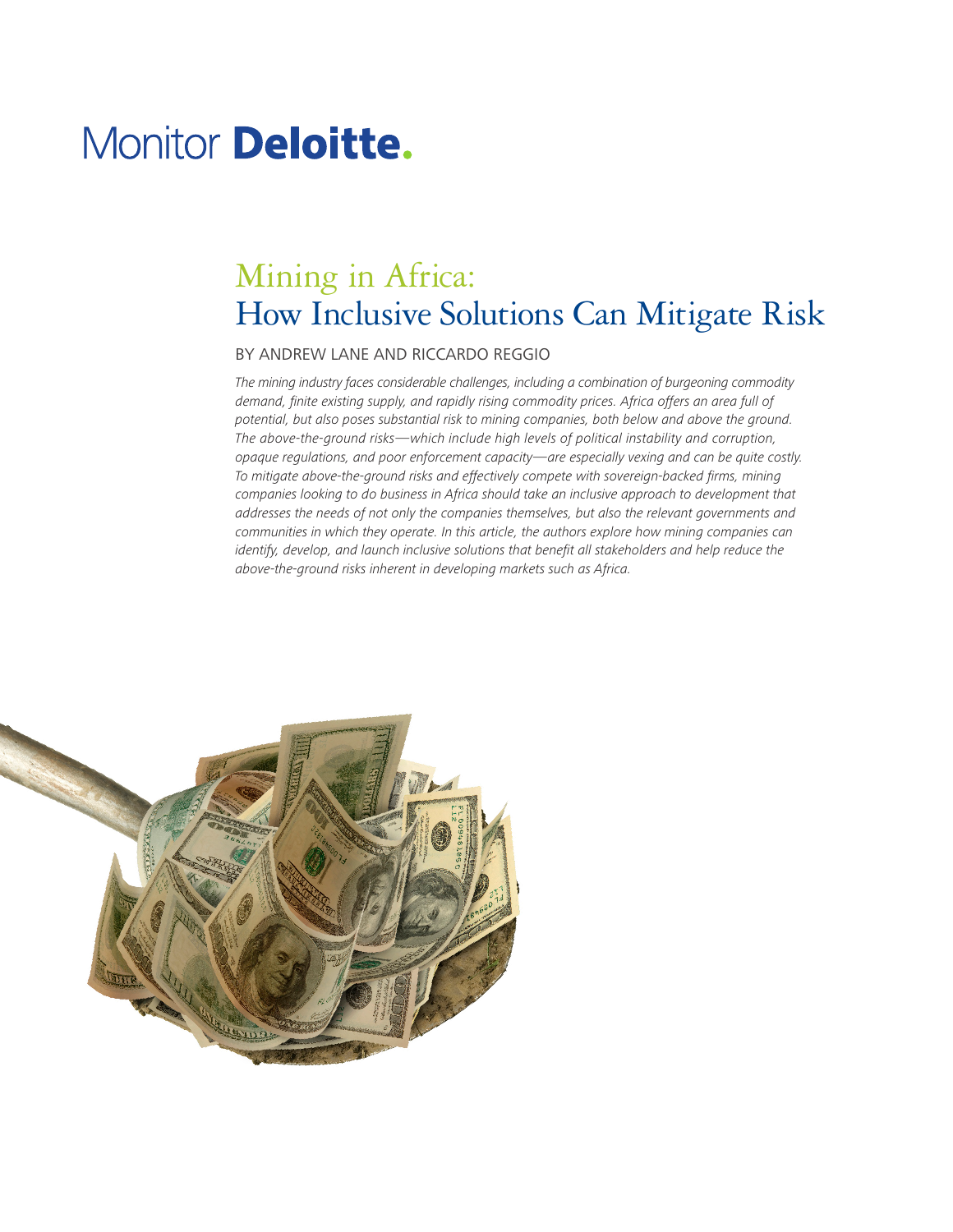

#### **Figure 1: Africa's share of global mineral reserves and production (%)**

Source: "Trends in sustainable development," United Nations website, April 2010; "How the Introduction of Exchange Trading Can Boost Botswana's Resource Sector," Botswana Resource Conference, June 2010. "The GCC and Africa: Growing Economic Complementarities," Gulf Research Center, December 2010, Department of Minerals and Energy of the Republic of South Africa (Mubuza, 2009), (Twerefou, 2009).

The mining industry faces considerable challenges that make running a mining company more difficult than ever. High quality, geologically easy-to-mine resources in easily accessible locations have been long identified and exploited; this requires miners to venture into new, increasingly remote, climatically difficult locations to find still rich mineral deposits. The rapid industrialization of India and China is creating a surge in demand for raw materials that far exceeds the industry's ability to supply, causing prices to escalate rapidly. Higher prices and scarce supply, in turn, have driven these countries to seek security of their own asset bases and supplies to hedge against the risk of excessive cost and shortages of material that may blunt their surging economies—further fueling the upward spiral in prices.

While these trends are sobering, the African continent offers opportunities for mining companies to address the challenges they face—if they work with national governments and local communities to manage risks and create economic growth for these constituencies.

Currently, Africa accounts for as little as 6 percent of global mineral production, despite holding an estimated

30 percent of global mineral resources.<sup>1</sup> As shown in Figure 1, Africa's share of production significantly lags behinds its global resource share across several minerals. Low production figures follow logically from historically low levels of investment in the continent. In 1991, for example, Africa collectively commanded only 5 percent of the world's exploration and development expenditure.<sup>2</sup>

In the past two decades, however, Africa's share of global mineral exploration and development budget has climbed steadily, exceeding 13 percent in 2010.<sup>3</sup> Helping to fuel this growth is the presence of countries with sovereign wealth such as Brazil and China, which are making significant investments in some of the lessmature and higher-risk mineral economies across Africa. Rising levels of investment in the exploration and development of Africa's mineral resources offer a promising signal for Africa's production potential. The continent is shifting quickly from a prospective region to a pipeline region. And as new projects come online, the surge in investment is expected to be mirrored by growth in Africa's global production share.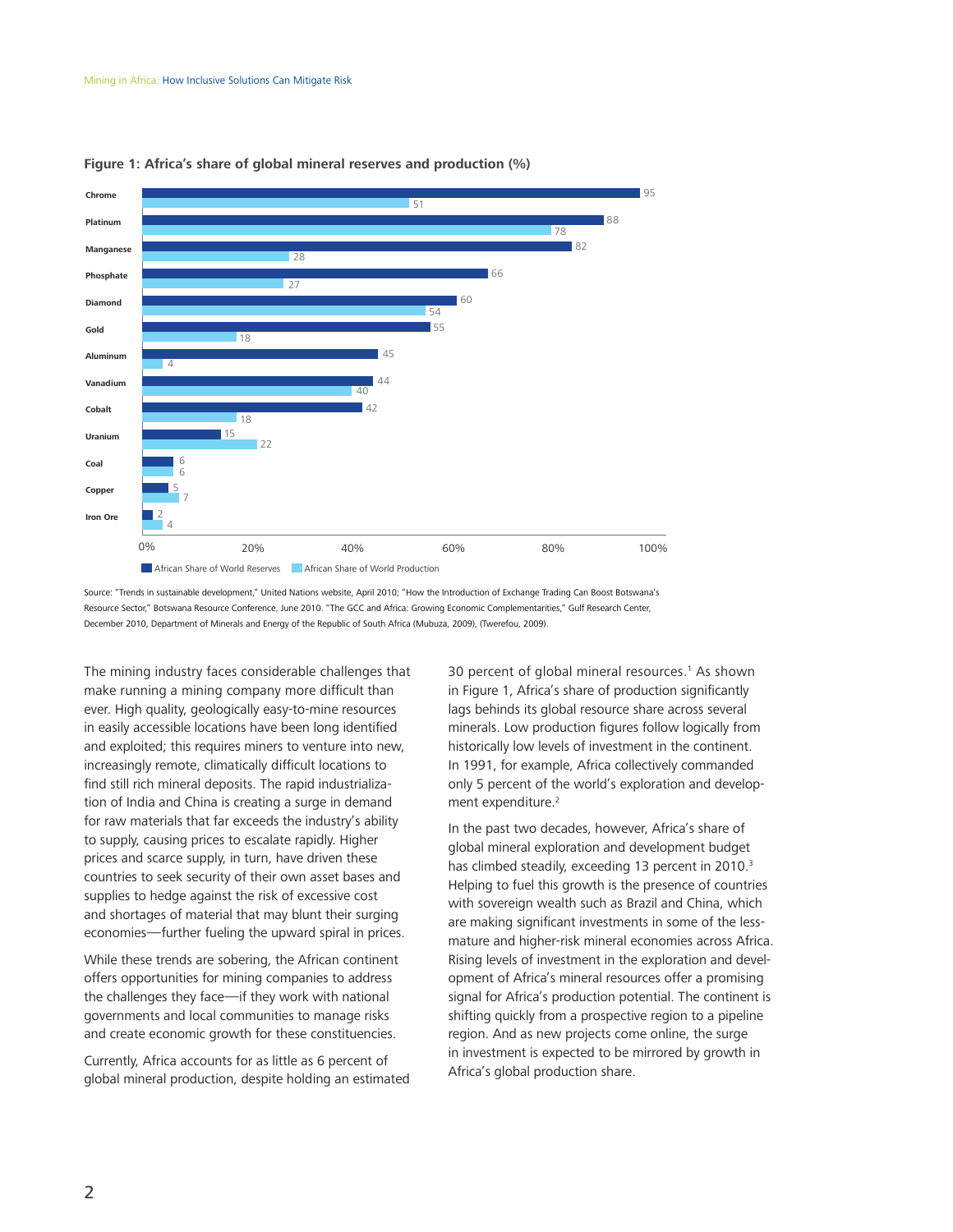Yet one cannot discuss Africa's potential without mentioning its considerable risks—both below the ground and above the ground.

Below-the-ground risks are well known by mining companies. Large concentrations of ore, close to the surface near a coastline, are virtually all claimed. Thus, miners increasingly have to deal with deeper, more difficult-to-mine underground resources, landlocked locations, and challenging climate conditions—which increase the risk of execution and the cost required to provide the commodity.

Above-the-ground risks are vexing in their own right, can be quite costly, and often can be as difficult to mitigate as those below the ground. Four such risks are especially prevalent.

*High levels of political instability and corruption.*  Sub-Saharan African economies often appear at the top of indexes of political risk, and at the bottom of indexes of global transparency. Of the 27 "very high risk" countries featured in the 2009 Political Instability Index, 13 were sub-Saharan African economies. Conversely, only one African country (Mauritius) ranked among the 13 economies categorized as "low risk."4 In Transparency International's 2010 Corruption Perception Index, 30 of 47 sub-Saharan economies were cited for high levels of corruption, while only 16 were described

as having moderate levels of corruption; and none were characterized as having "very clean" economies.<sup>5</sup> Autocracy, tribal fractionalization, and armed conflict appear higher on this continent than any other, and there is regular debate about nationalization in the mining sector.

Disruptive innovations impacting the public sector will typically originate outside of large government organizations.

*Opaque regulations.* Though African mining codes have evolved over time, regulations governing mineral exploration and development are often unclear, inconsistent, or unpredictable in several African nations. According to the Fraser Policy Potential Index, which evaluates the attractiveness of a business environment for mining exploration, select sub-Saharan countries such as Botswana are building highly attractive economies for mineral exploration development. Nonetheless, the performance of countries on the continent trails the more-advanced mineral economies in North America and Australia by 10 to 30 percentage points.<sup>6</sup>

#### **Figure 2: The three primary constituents involved in mining and their agendas**

#### Desire



- Government has not delivered
- Mining industry's ability/willingness to share wealth is limited

#### Outcome

• Social unrest and frustration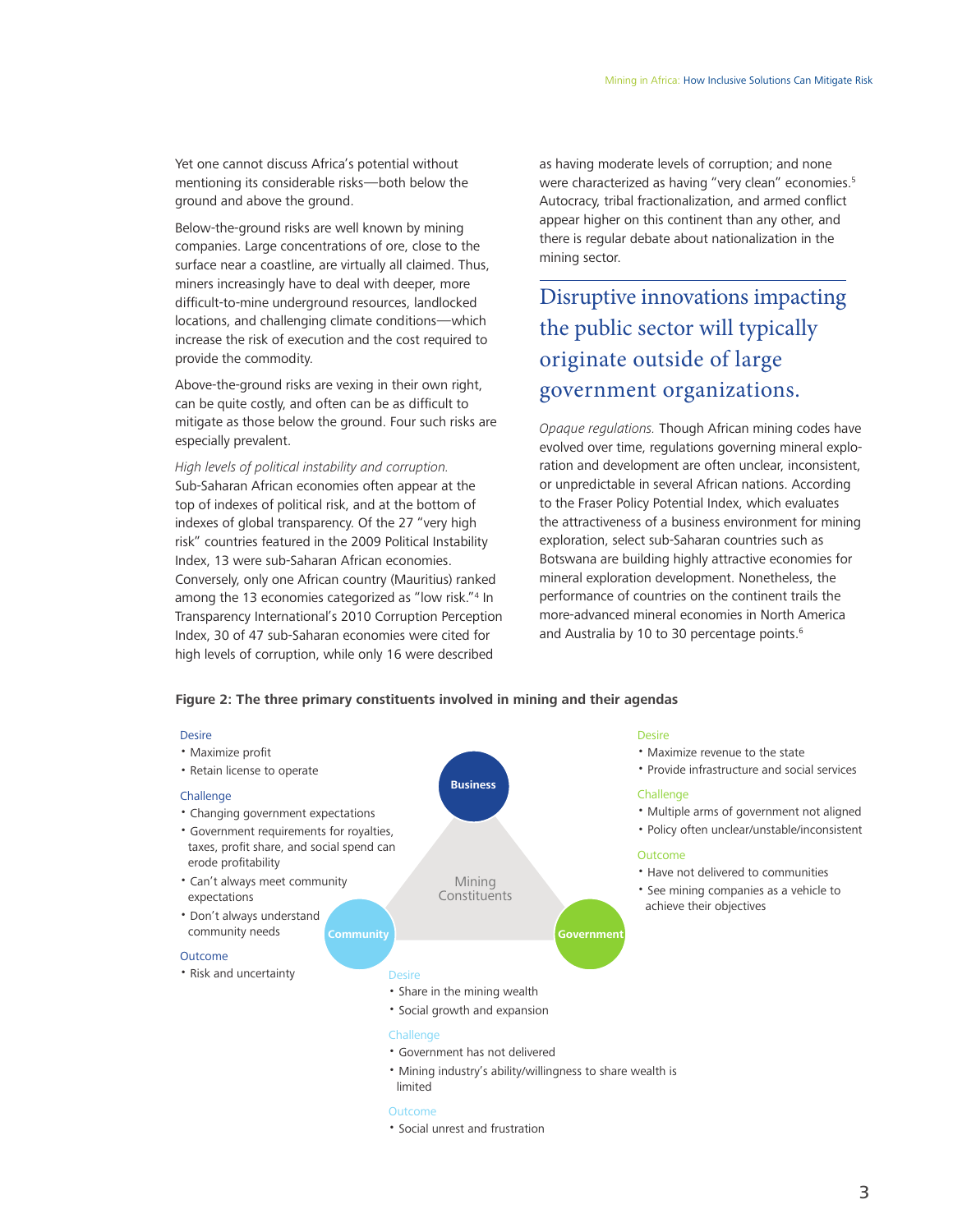Furthermore, a government that is willing to change a long-term framework (for example, on how to treat taxation and royalties on natural resource profits) will likely create significant disruption—such as the Mozambican government has done with its announcement that it intends to overhaul the country's 10-year-old mining code. Zambia's president, Michael Sata, created a stir in that country when he stated his plans to suspend copper exports "pending the issuance of new guidelines by the government" to improve transparency. This decision ultimately was reversed after two days, but the experience has unnerved some industry participants.<sup>7</sup> Ongoing political debates about the role of central governments in the mining industry only add to the uncertainty.

*Poor enforcement capacity.* Even in instances where mining regulations have been rewritten or advanced, governments often have trouble enforcing them. Countries such as Mali and Madagascar, for example, updated their mining codes to include specific environmental provisions in the late 1990s. However, today, observers note that monitoring and enforcing these standards still falls largely to the private sector.<sup>8</sup> Thus, one can understand why mining companies might be reluctant to invest hundreds of millions of dollars in an operation that requires a stable framework for 30 years if they cannot rely on the government to enforce compliance with the law.

One can understand why mining companies might be reluctant to invest in an operation that requires a stable framework for 30 years if they cannot rely on the government to enforce compliance with the law.

*High expectations and social unrest.* Hope is widespread that mineral abundance will translate into prosperity for Africans. The promise of riches remains a distant one, clouded by a history of colonization and what often appears as inequitable distribution of the benefits of the mineral wealth in the post-colonial era. In several African nations, mineral wealth is associated with exacerbated inequality and has not trickled down to alleviate poverty or improve the quality of social service delivery to the average citizen. In many cases, governments lack the capability and the capacity to provide muchneeded social services and infrastructure. This history has led to community frustration and social unrest in many areas, and has increased the pressure on governments to translate

mineral wealth into socioeconomic progress. In turn, governments and communities have heightened their demands on mining companies for higher royalties for mineral access, investment in infrastructure, and contributions toward the delivery of social services.

Compounding these above-the-ground risks is the fact the three constituent parties involved in mining have their own, often competing, agendas.

*National governments* primarily seek tangible economic benefits from mineral development, beginning with direct taxation and royalties that can be reinvested in development programs. These demands on mining companies extend to injections of capital in high quality, multi-use infrastructure such as roads and utilities, to beneficiation through valuechain development and other investments for job creation and social requirements, such as education and health care. For example, Zambian President Michael Sata was elected in large part due to his populist message: that mining revenues should be shared more equitably across the country, and foreign firms should be more accountable to the local communities in which they do business. Sata's 2012 budget includes higher mining taxes to fuel increased social spending.<sup>9</sup>

The primary metric for the government tends to be GDP per capita, although tax revenues, job creation, and human development indicators are also important. National governments' agendas often are complicated by poor service delivery at a local and regional government level, and the resulting social unrest.

*Local communities* primarily seek to limit the disruption that mineral development will cause to their economic, social, and cultural context, and want access to the new benefits created by large-scale mining. These benefits range from new employment opportunities generated by the mine to a higher quality of infrastructure—electricity, water, sanitation, health, housing, and education—provided to communities. The primary metric for this group tends to be quality of life, broadly measured by income and service access or quality.

*Mining companies* want to enhance levels of production, increase revenues, and manage costs over the life cycle of a mining investment. To enable their long-term presence and profitability, mining companies further seek a license to operate, guaranteeing exclusive and enduring exploration and development rights for a particular resource. The primary metric for this group tends to be output and profitability.

Within this triangle, a number of tensions arise. For example, the countrywide revenues and benefits national governments seek might clash with communities' desire to see dispropor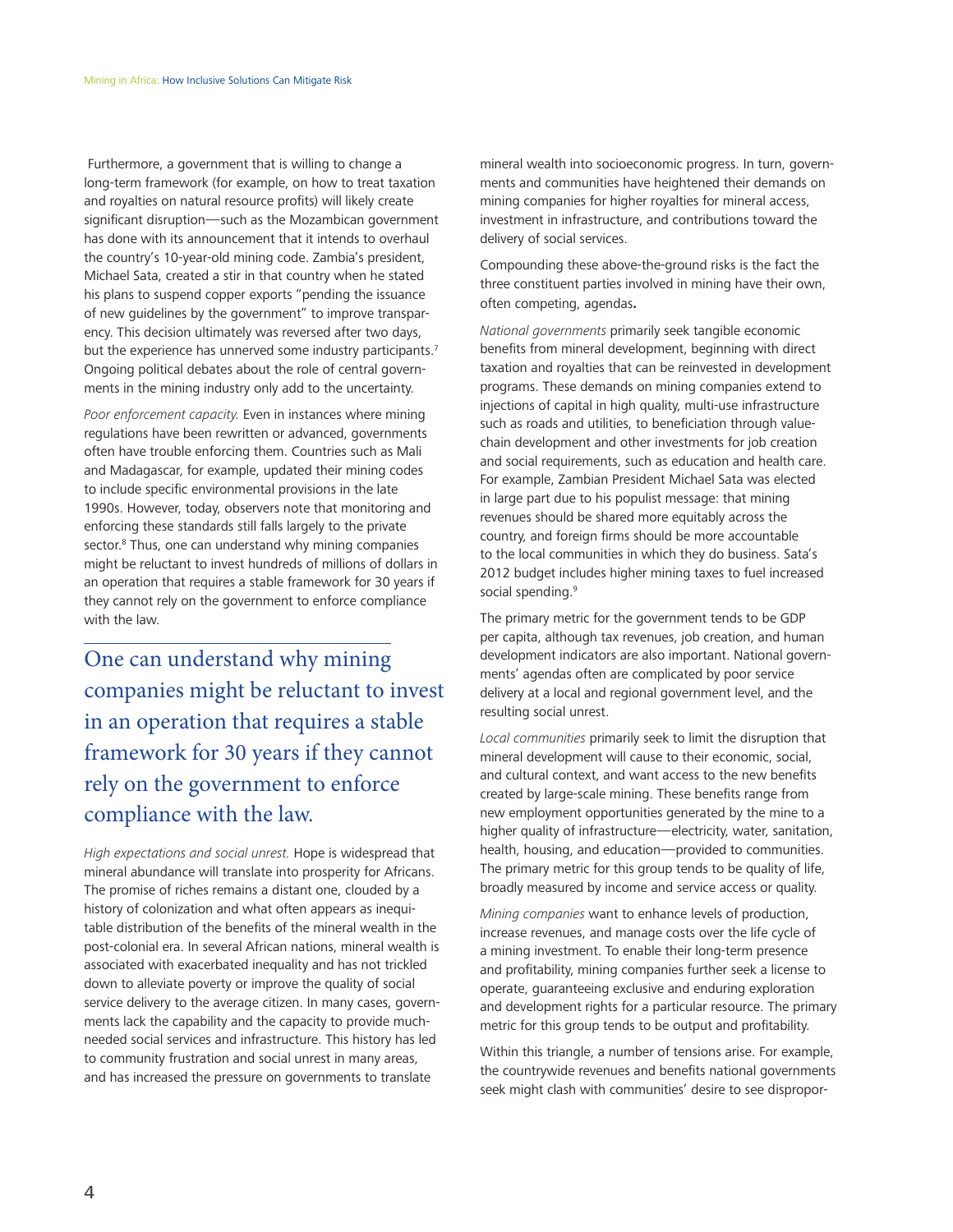tionate socioeconomic benefits locally (in many cases because communities find the government incapable of delivering social benefits to them). Similarly, a government's demands for infrastructure investment might conflict with a mining company's cost efficiency goals. And a local community's desire for economic participation and employment in the mine could limit the productivity and operational efficiency an international company seeks.

The end result of this tangled web is typically dysfunction: Governments are not seeing the beneficiation they desired, and often struggle to stimulate economic development and diversify their economic base. Local communities, let alone national populations, are not seeing the reinvestment of resource windfall toward the social programs they demand. And companies making significant outlays to meet the demands of both governments and local communities see their money being wasted and not having the level of social impact required. Often the companies find themselves in the predicament of having to renegotiate the terms of their mineral exploration rights despite these outlays.

#### **Inclusive Solutions Help Mitigate Above-the-Ground Risks**

While Africa will play an increasing role in the global mineral production pipeline, it is not entirely clear how mineral exploration and development in this continent will unfold. Sovereign firms in Africa's mining sector, such as those from China, often adhere to less onerous accountability, reporting, and transparency standards than major mining counterparts, and typically are less responsible in terms of health and safety compliance or environmental remediation.10 Does their prevalence signal a "race to the bottom" whereby the competition for resources risks erosion of regulations, enforcement, and accountability in the long-term? Or can major mining companies credibly compete in Africa, and encourage a "race to the top" that ties the profit imperative to economic, social, and environmental objectives of national governments and local communities? The latter question is likely the right one, and the answer can be found in an inclusive approach to development that addresses the needs of governments and communities while enabling the companies to maintain profitable operations.

In an inclusive development approach, an enterprise uses its resources and knowledge to develop or support solutions that improve the community or region in

which it is doing business. Inclusive solutions should be designed to align the objectives and integrate the capabilities of all stakeholder groups, thus increasing the benefits for everyone.

*Market-based solutions* (MBSs), for instance, can help regions make a significant difference in the fight against poverty by delivering social impact in a sustainable way, at scale. MBSs engage poor people as customers, offering them socially beneficial products at prices they can afford, or as business associates—suppliers, agents, or distributors—providing them with improved incomes. Effective MBSs develop local value chains and allow local entrepreneurs to compete as primary suppliers to an organization.

Can major mining companies encourage a "race to the top" that ties the profit imperative to economic, social, and environmental objectives of national governments and local communities?

To date, MBSs have not been widely used in the mining industry. One example is the Anglo Zimele Fund, which was designed by Anglo American plc to be an independent investment vehicle for enterprise development. The fund was established 20 years ago to develop a network of small businesses to support Anglo's core business, but its autonomous structure allows the fund to pursue opportunities unrelated to Anglo American, including joint initiatives with government, NGOs, and other partners. Since its inception, the Anglo Zimele Fund has invested ZAR318 million (US\$39.8 million) and supported more than 500 businesses.

Another example is an entrepreneurial venture in South Africa that employs more than 50 local mining community residents to convert waste rock from mining operations to aggregate. The venture then sells the aggregate back to the mine. MBSs also have been used by mining companies to foster local participation in the supply of personal protection equipment, transport of both labor and materials, brick making, construction, and laying of pipes and tracks, to name a few.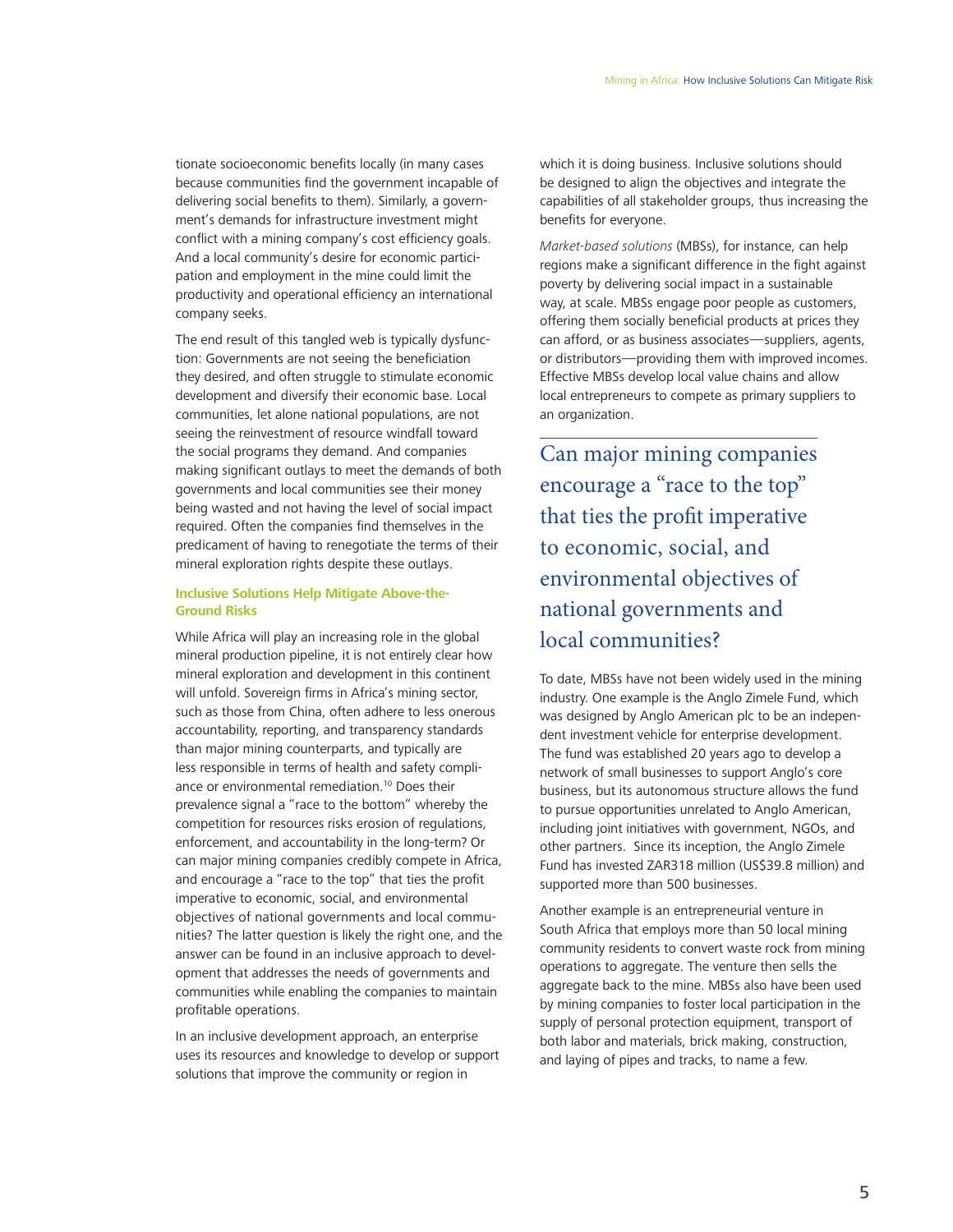Effective use of MBSs is far more prevalent in other sectors. Nestlé Pakistan uses an innovative MBS to help assist local milk producers. The company collects milk directly from 160,000 small Pakistani farmers spread across 125,000 square kilometers of land primarily in Punjab. The end-to-end business takes in 500 million liters of milk a year, and in 2008 turned a net profit of US\$20.7 million on revenues of US\$456 million.

In Mexico, an MBS helps small shop-owners at the base of the pyramid gain access to credit via an innovative channel-sharing arrangement between a small national microfinancier (MFI) and a large multinational corporation

*National cluster developments* are inclusive solutions that focus on helping regions and nations understand how to generate efficiency, innovation, and value in high potential but traditionally "low-productivity" clusters within the economy, such as agriculture or forestry. These clusters are often at the core of a region's economic structure and employment, and thus can be critical vehicles for driving prosperity. National cluster developments can raise competitiveness, foster small and medium enterprises up and down the value chain, and create a bridge between government and the private sector. The mining cluster, together with agriculture and tourism, has a significant role to play in national and regional competitiveness in Africa.

In Vietnam, for instance, a cluster development initiative focused on expanding the existing agricultural value chain in one of the nation's poorest regions, Ninh Thuan Province. The plan further identified the potential for rapid gains through building new clusters such as tourism and clean energy. The plan introduced a number of business environment reforms and an innovative institutional framework, which were designed to streamline the investment process and mobilize capital to fund both economic and social development programs.

*Beneficiation strategies* also have been effective in spurring enterprise development in many emerging markets, although to date many beneficiation investments have been in response to government pressure rather than voluntary. Many African governments are becoming increasingly sensitive about their mineral resources leaving the country unbeneficiated, and are seeking to capture the job-creation potential of in-country beneficiation. Legal frameworks and royalty regimes are being constructed to promote in-country smelting, refining, and further downstream beneficiation of their mineral resources. Several countries have earmarked beneficiation in the mining value chain as a specific component of their job-creation strategies.

For instance, Zambia recently banned the export of concentrate copper to increase local beneficiation, while the Democratic Republic of Congo's Katanga region banned raw ore exports in 2007 to promote beneficiation development. South Africa introduced the Minerals and Petroleum Resources Development Act (MPRDA), which includes policies to promote the local beneficia-

| <b>Goals and</b><br>aspirations? | What are we trying to achieve?                 |                                                                                                                    | What to do<br>to achieve<br>these goals? | Which issue areas?<br>Which program areas?<br>Which geographical areas? |
|----------------------------------|------------------------------------------------|--------------------------------------------------------------------------------------------------------------------|------------------------------------------|-------------------------------------------------------------------------|
|                                  | <b>How to best</b><br>deliver<br>the strategy? | How to invest?<br>How to engage?<br>How to design and deliver programs?<br>How to measure and communicate success? |                                          |                                                                         |

#### **Figure 3: Framework for developing an effective inclusive solutions strategy**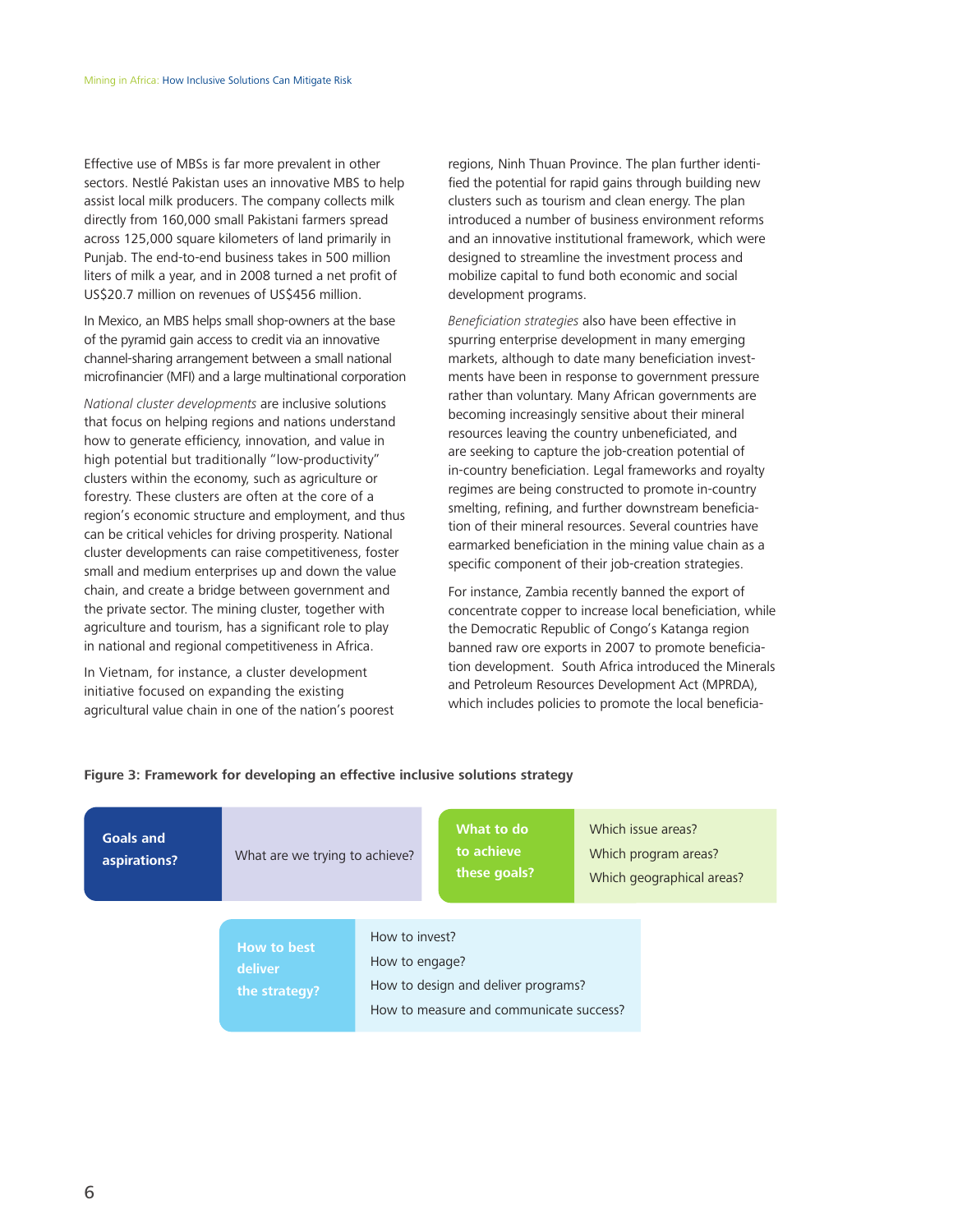tion of a mineral if it is economically viable and places strict limitations on what minerals can be beneficiated outside the country. The South African government has earmarked beneficiation as a means to achieve its goal of creating five million new jobs by 2020, and is allocating ZAR22.1 billion (US\$2.8 billion) to fund mining value chain projects in the next five years.<sup>11</sup>

### Infrastructure efforts offer a genuine opportunity to satisfy the needs of mining companies, governments, and the community.

In northwest Zambia, China is pursuing beneficiation in the form of a copper smelter capable of producing 150 kilotons per year. China is constructing the smelter to accompany its mining operations to comply with government requirements that resources are beneficiated in the country to boost employment.

To unlock value in African mining, many companies are expanding beyond their core focus and *investing in infrastructure* as well. Infrastructure efforts—which include the construction of roads and utilities, development of local clinics, and creation of new schools—offer a genuine opportunity to satisfy the needs of mining companies, governments, and communities.

For instance, mining companies in South Africa have effectively collaborated with government and communities to provide much needed water infrastructure. In this arrangement, government has provided bulk water supply, while the mining companies have provided local reticulation using local community-based contractors.

Also in South Africa, one mining company recognized the need for a local medical facility (the closest hospital was 14 kilometers away) by funding the construction, staffing, and supplies for a new community clinic. Other companies have established several private vocational training programs to offer a highly standardized and limited set of typically service-industry qualifications to low-income job seekers (with the offer sometimes being complemented by job placement services).

In 2009, China invested more than US\$400 million in Zambia's mining industry while, simultaneously, investors announced plans to build the North West Rail (which is planned initially to span 254 kilometers and,

in the next phase, extend to and connect with Angola's Benguela line). Brazil plans to spend US\$300 million in developing the infrastructure in Mozambique to facilitate coal transportation.

As the preceding examples illustrate, inclusive solutions are a vital element of what a company brings to the countries and communities in which it operates. Creating the desired solution for the community, and managing the solution's implementation and operation effectively, can benefit all stakeholders involved. But it is important to emphasize that inclusive solutions do not mean doing ad hoc or isolated projects (such as building a hospital or school). Inclusive solutions actually are part of a broader, more comprehensive strategy to deliver value to the local community. Furthermore, effective inclusive solutions should not add complexity to a mining company's organization. Rather, they should enable the delivery of something of value to the community, often by engaging qualified third-party partners that can deliver the solutions on behalf of the company.

#### **A Framework for Developing Effective Inclusive Solutions**

As they consider how to incorporate inclusive solutions into their operations, mining companies should understand that such efforts are not simply a matter of compliance. Rather, they represent a genuine move toward a new "social license to operate" model. Companies effective in gaining access to Africa's rich mineral deposits will be those that foster deep ties with specific communities, find ways to integrate these communities into their supply chains, and act as a proactive partner to government (for instance, using infrastructure built for mining exploitation as a means to drive economic development in other sectors).

Inclusive solutions are not simply a matter of compliance. Rather, they represent a genuine move toward a new "social license to operate" model.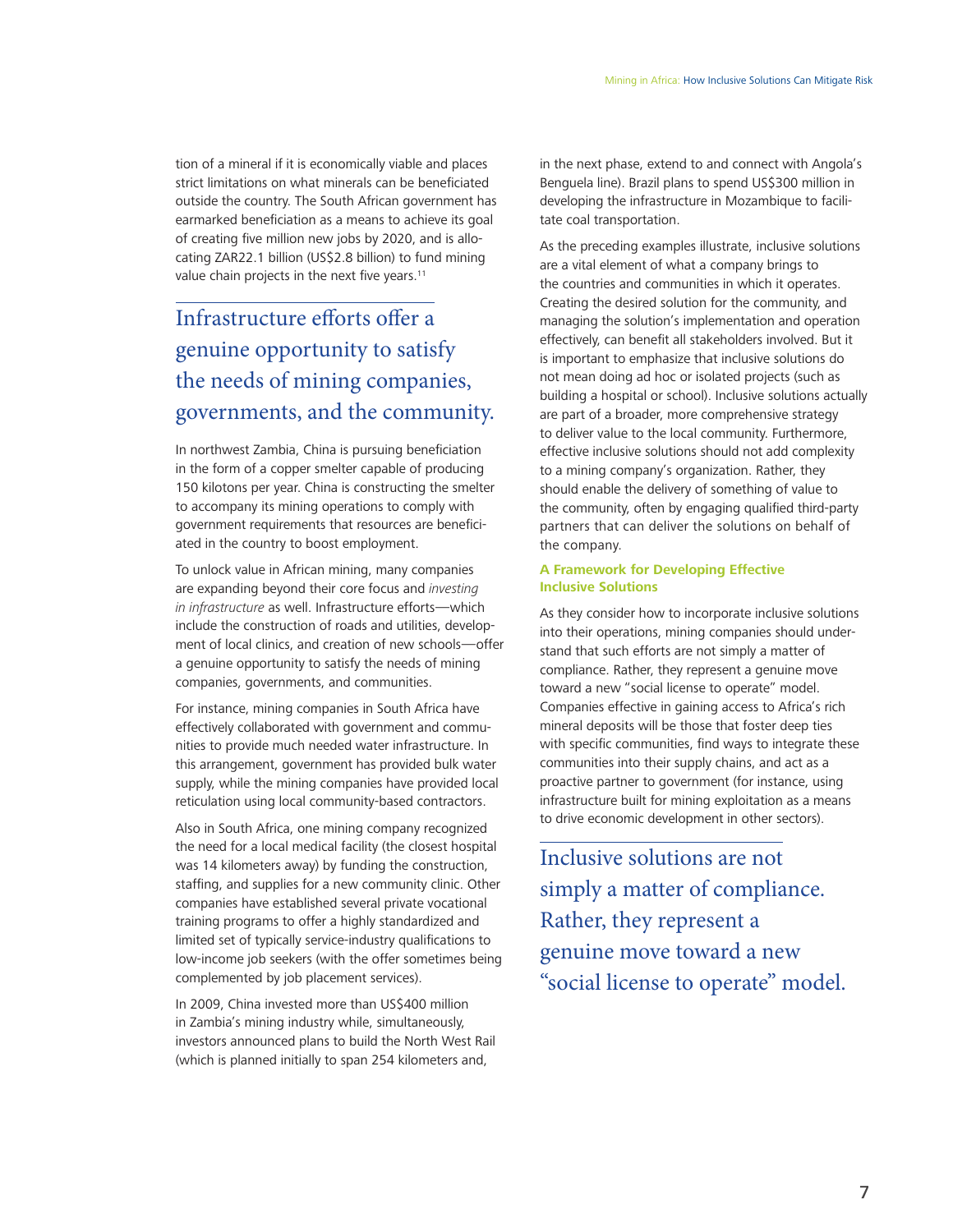In short, mining companies should adopt a fundamentally new approach to developing inclusive solutions that addresses the agendas of governments, communities, and the companies themselves, and do so not just today or for a year or two, but for the long-term. This approach, illustrated by the framework in Figure 3, encompasses three basic dimensions: determine the company's specific goals for its inclusive solutions, identify the focus of the solutions, and define how best to enact the strategy.

*Determine specific goals and aspirations.* At the outset, companies should determine what they ultimately want their solutions to achieve. For most companies, three important high-level goals should be sustainability (the solutions should last), social impact (they should positively affect as many stakeholders as possible and be feasible), and economic value (they should result in economic value for the company itself). But companies also should set more specific goals that reflect the uniqueness of their own operations and communities in which they operate or plan to operate. For example, a company may decide it wants to focus on creating jobs and developing local enterprises, providing better access to basic services, or delivering education and skills training that can enhance the employability of local residents.

Incorporating both internal and external perspectives in goal setting can help companies craft solutions that ultimately are embraced by constituents.

When deciding on the goals to be achieved, companies should consider both internal factors (shareholder expectations, management and employee views, and current internal policies) as well as external factors (the social context of the solutions, leading practice examples, and any relevant regulations). Incorporating both perspectives in goal setting can help companies craft solutions that ultimately are embraced by constituents.

*Identify the focus of the solutions.* With its goals articulated, a company should decide which types of solutions to pursue and where to pursue them. Doing so requires making choices that involve difficult tradeoffs in five areas.

- Deep focus versus wide focus—Should the company concentrate its solutions in two or three focus areas to enhance impact, or disperse its solutions to multiple areas of focus to affect the greatest number of people? Which specific issue areas should it target?
- Immediate impact versus long-term impact— Should the solutions provide tangible results in the short term to help people in immediate need, or catalyze long-term social change by effecting changes in the fundamentals of a society to make an enduring difference in the lives of people for generations?
- Within the company's value chain versus outside of it— Should the solutions be directly or indirectly linked to the company's value chain (for example, providing scholarships for engineering students who later could become employees, or developing local entrepreneurs as suppliers), or be unrelated to the company's value chain?
- Operation-customized versus group-standardized— Should the solutions be tailored to specific needs in a particular community, or be standardized across multiple communities?
- Mine-only communities versus other communities—Should the solutions focus only on communities immediately surrounding the mining operation, or be spread farther afield? To what extent does the company engage with national and regional government on cluster development strategies?

Such choices can be very difficult but critical. The route taken largely will determine the effectiveness of the inclusive solutions a company ultimately implements.

*Define how to enact the strategy.* The third step in the framework is determining how a company will bring its solutions to life and increase their impact. This step includes identifying the desired investment model,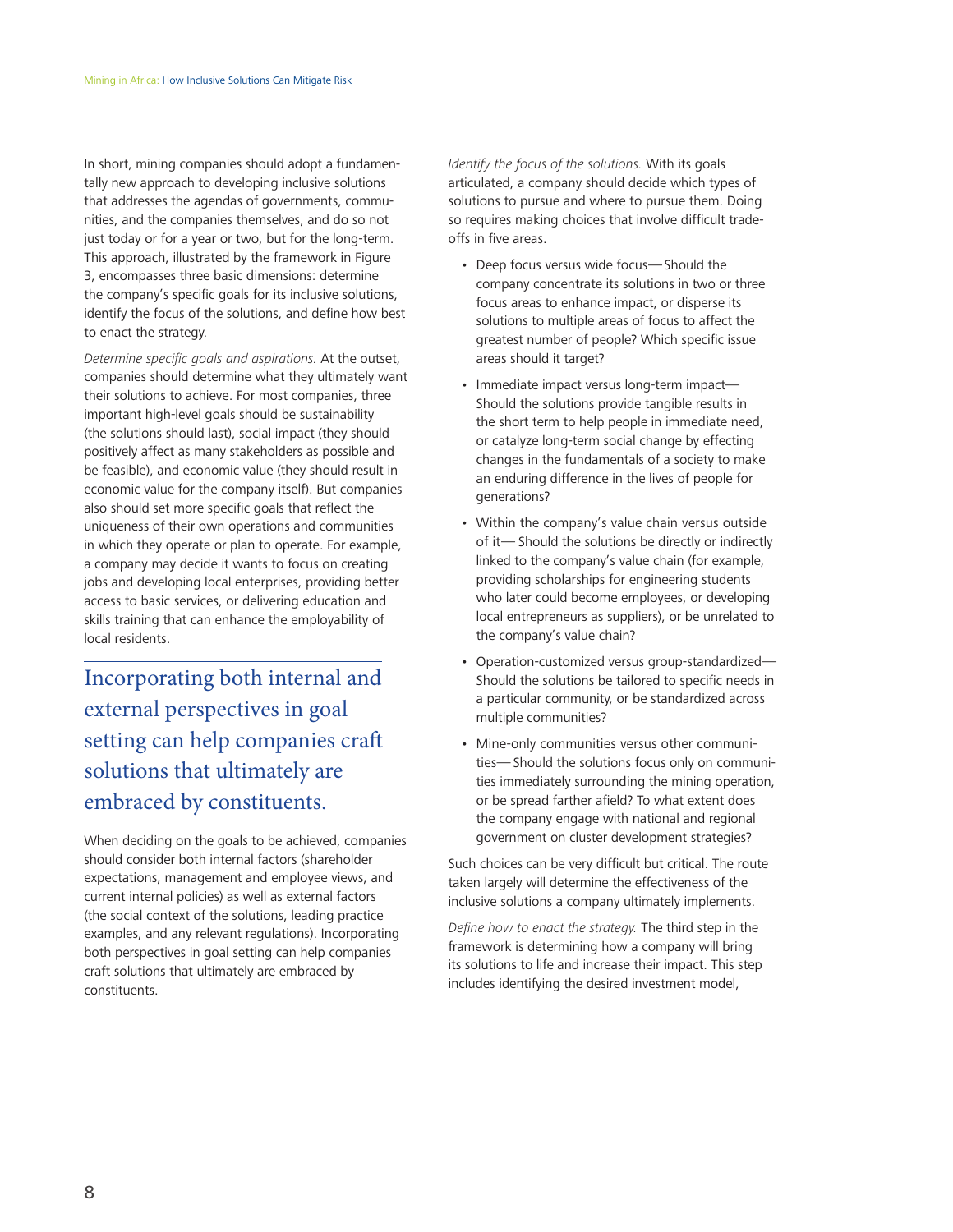engaging all affected stakeholders, deciding how to provide the solutions, and measuring impact.

Identifying the desired investment model is an important first step in defining the solution, as an insufficiently funded solution will fail to live up to its potential. Some of the specific investment-related issues a company should address are whether it will invest for return versus pursuing loans or grants; whether its investment strategies are localized or based on a pooling of funds across multiple operations; how best to leverage co-investment from government, other businesses, and beneficiary communities; and whether the company funds solutions from annual operational budgets or through an endowment.

Inclusive solutions are a critical component of business effectiveness and no longer can be marginalized and delegated to junior human resources practitioners.

Effective stakeholder engagement is arguably a critical factor in the effectiveness of an inclusive solution. In fact, examples abound of situations in which companies do not fully involve stakeholders in solution definition—and pay the price. For example, despite significant social spend, mining companies in the Eastern Platinum Limb in South Africa frequently are under siege from frustrated communities. Not only do communities have unrealistic expectations and fail to give the mines credit for the good work they have done, but in many cases projects and initiatives are misdirected due to companies' poor understanding of the actual needs of the community. Projects that do not have significant community ownership and buy-in are likely to fail.

Companies also should be deliberate in how they mobilize to deliver on their promises. Inclusive solutions are a critical component of business effectiveness and no longer can be marginalized and delegated to junior human resources practitioners. Companies should consider the skills and competencies required at each

level in the organization required for implementing the solutions, how the solutions will be structured, which decisions will be made where and by whom, and what enabling systems and processes are required. Fortunately, companies do not have to reinvent the wheel. They can learn from the mistakes other organizations already have made, as well as benefit from the experience of myriad potential partner organizations that are skilled in delivering enterprise development, education, or health solutions. And they should consider developing appropriate partnerships with other mining companies operating in the same communities—as well as local, regional, and national governments—to enhance solution design and delivery.

Finally, just like any corporate initiative, inclusive solutions should be measured and evaluated. Typically, companies have not measured inclusive solutions at all, beyond a simple reporting of funds spent. Companies should implement and use the appropriate key performance indicators (KPIs) that enable them to gauge the effectiveness and impact of their programs, as well as identify on an ongoing basis ways to improve the solutions. Employee performance measures are especially important, as they will help ensure that the company's employees are delivering on the solutions' objectives and that people are held accountable for the decisions and outcomes they own. These measures should be paired with incentives and performancebased rewards to ensure continuous drive for improvement and best practice. Project management KPIs also are vital, to ensure the development and implementation of solutions are undertaken with the same rigor and conscientiousness as any other mining project.

The outcome of this approach is a new strategy a mining company can take forward as a critical element of its efforts to do business in Africa. This framework is deceivingly simple, but the challenges it addresses are not. Creating inclusive solutions that result in meaningful impact for all stakeholders involves numerous potential pitfalls along the way. It is important to build a strong business case for solutions at the very outset. If the team responsible for creating the solutions can clearly demonstrate the tangible benefit the company, government, and communities will gain—and how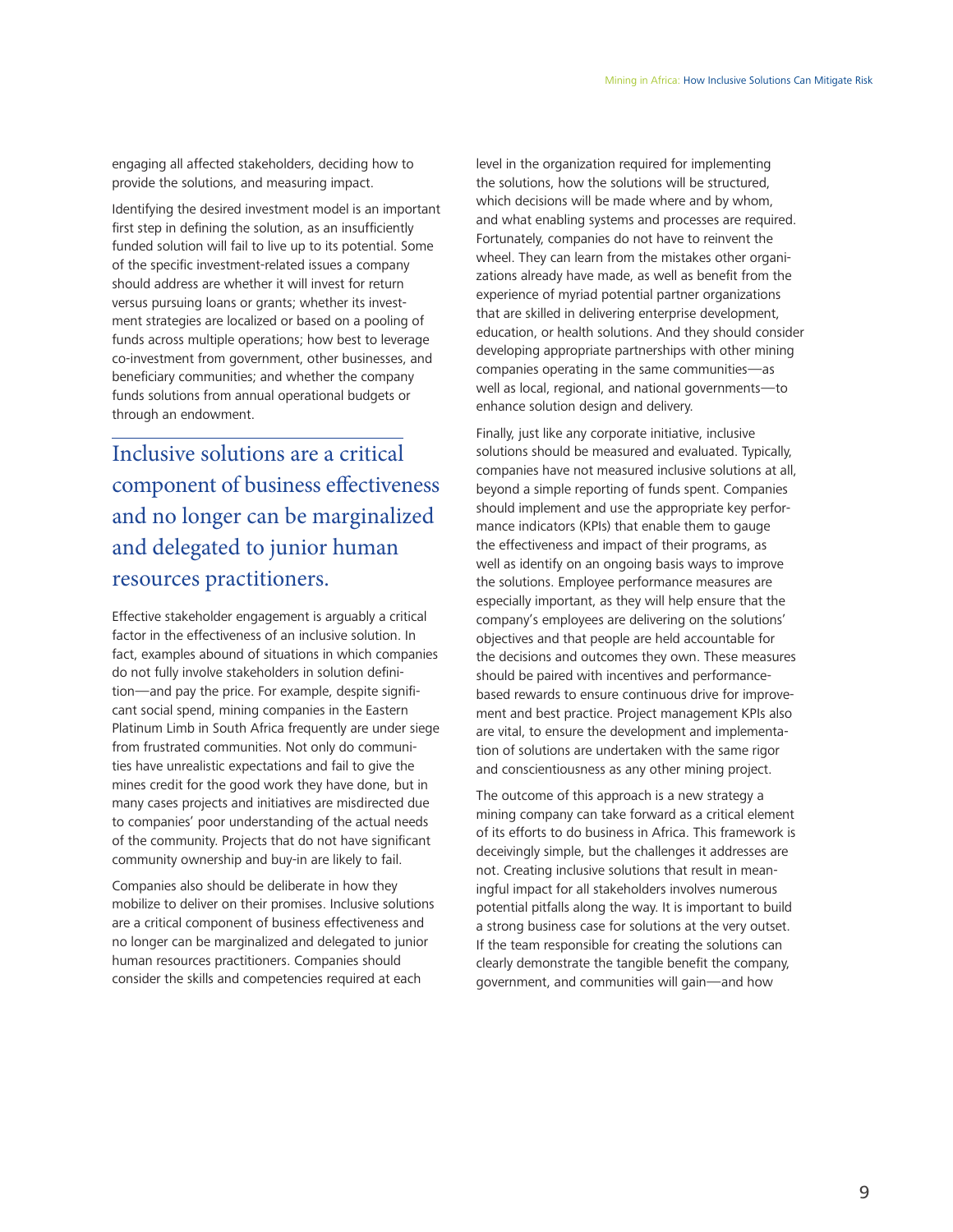that benefit will be measured—it will likely have a greater chance of accessing the corporate resources and support vital to the solutions' effectiveness.

#### **The Imperative for Mining Companies**

As mining companies seek new sources of supply to meet burgeoning resource demand, Africa is taking center stage. Yet as chronicled above and in the media, doing business in Africa can be a risky proposition, especially for mining companies that need predictability and stability to thrive. The above-the-ground risks one can encounter on the continent are manifold and significant, and mitigating them requires inclusive solutions that balance the needs and interests of governments involved, communities affected, and the mining companies themselves.

Mitigating above-the-ground risks requires inclusive solutions that balance the needs and interests of governments involved, communities affected, and the mining companies themselves.

Indeed, there is a significant role, and an even more significant imperative, for mining companies to champion inclusive solutions in the next decade.

The *suitability* of mining companies to take on this role is clear, as the trilateral balance in emerging economies tends to occur as two bilateral conversations. The first of these is between the company and national government, while the second is between the company and the local community. Mining companies are thus in a rare position to identify and implement opportunities for shared value among all three constituents.

The *imperative* for mining companies to take on this responsibility is also clear. Given the industry's long project life cycles and the turbulent political and economic climates of many nations on the continent, the above-the-ground risk assumed by mining companies in Africa is significant. This risk is unlikely to subside, and may even increase as companies sink resources into the ground and lose bargaining power over the course of their investment. Ultimately, delivery on the objectives of both national government and local communities provides the most sustainable means for a company's continued political and social license to operate in Africa.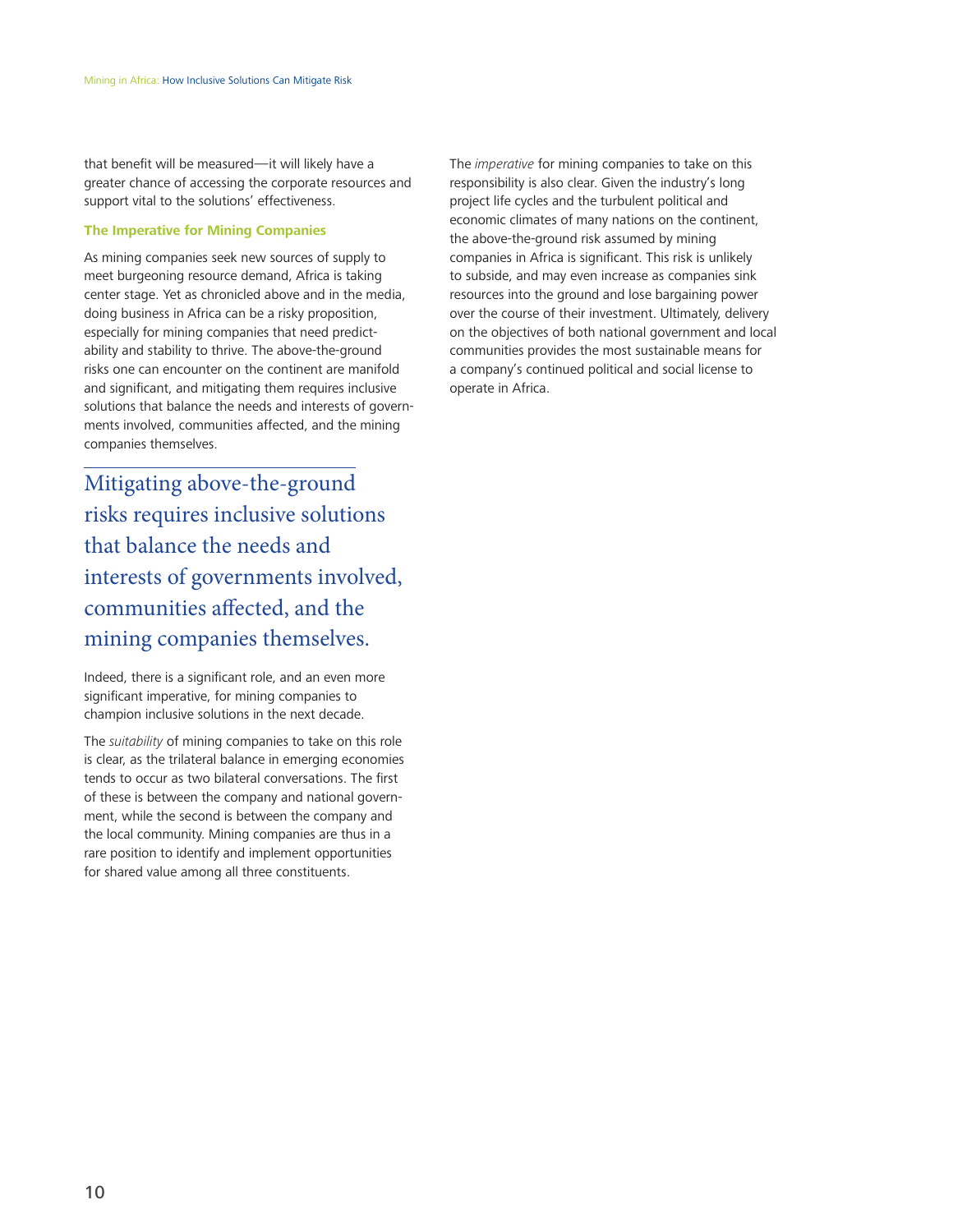#### ENDNOTES

- 1 African Development Bank. 2010. "Data Monitor, World Mining Data 2010."
- 2 The World Bank, Africa Technical Department Series. 1992. "Strategy for African Mining, World Bank Technical Paper 181." http://www-wds.worldbank.org/servlet/WDSContentServer/WDSP/IB/1999/10/21/000178830\_98101904142281/Rendered/PDF/ multi\_page.pdf.
- 3 Metals Economics Group. 2011. "World Exploration Trends 2011." http://www.metalseconomics.com/sites/default/files/uploads/ PDFs wet2011english.pdf.
- 4 Economist Intelligence Unit. 2009. "Political Instability Index."
- 5 Transparency International. 2010. "Corruption Perception Index 2010." October. http://www.transparency.org/policy\_research/ surveys\_indices/cpi/2010/results.
- 6 Cervantes, Miguel, and Fred McMahon. 2009. Policy Potential Index, contained in "Survey of Mining Companies: 2008/2009." Fraser Institute. February 26. http://www.fraserinstitute.org/research-news/display.aspx?id=13454.
- 7 "Sata: The Tumultuous First Two Weeks." 2011. *Middle East & Africa Monitor*. October. http://www.meamonitor.com/ file/106283/sata-the-tumultuous-first-two-weeks.html.
- 8 Campbell, Bonnie, ed. 2003. "Factoring in Governance Is Not Enough. Mining Codes in Africa, Policy Reform and Corporate Responsibility." Groupe de Recherche sur les Activités Minières en Afrique (GRAMA), Centre Études Internationales et Mondialisation of the Faculty of Political Science and Law of the Université du Québec à Montréal. September. http://www.ieim. uqam.ca/IMG/pdf/RMR-BCampbell-sept03.pdf.
- 9 "Sata To Make Mark with 2012 Budget." 2011. *Middle East & Africa Monitor*. November. http://www.meamonitor.com/ file/107024/sata-to-make-mark-with-2012-budget.html.
- 10 "The Chinese in Africa: Still Scrambling." 2007. *The Economist*. November 22. http://www.economist.com/node/10170440.
- 11 South African Department of Mineral Resources. Beneficiation Strategy Document: DMR Strategy 2010–2013, Amended Minerals and Petroleum Resources Development Act.